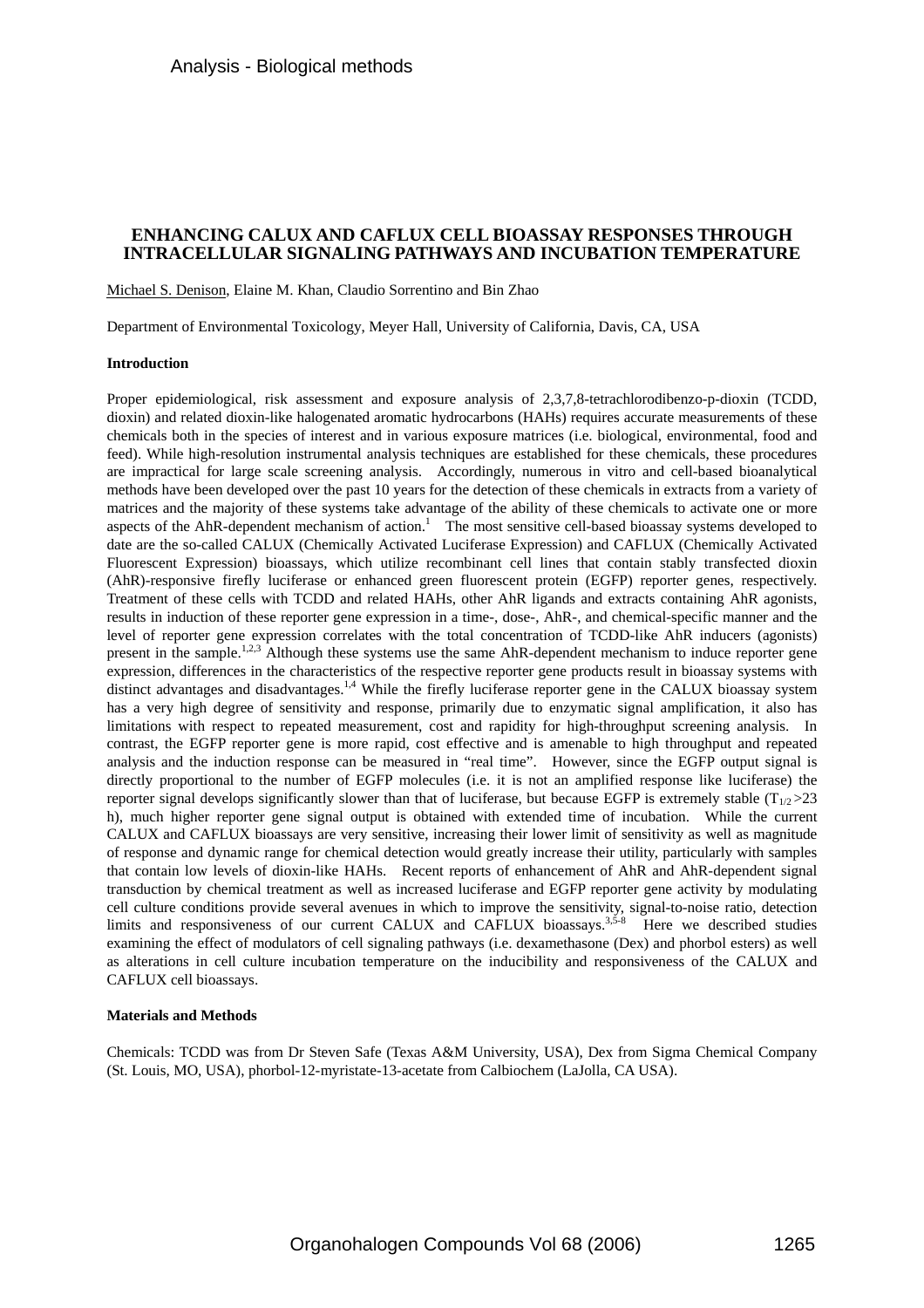CALUX and CAFLUX cell cultures and reporter gene activity: Determination of the ability of various chemicals to stimulate AhR-dependent gene expression was carried out using recombinant mouse and rat hepatoma and guinea pig intestinal cell lines that contains the AhR-responsive firefly luciferase reporter plasmid pGudLuc1.1 (H1L1.1c2, H4L1.1c4 and G16L1.1c8 cells, respectively) or pGudLuc6.1 (H1L6.1c2 cells) and rat hepatoma cells containing the AhR-responsive EGFP reporter plasmid pGreen1.1 (H1G1.1c3 cells). These cells were grown as previously described and each recombinant cell line responds to TCDD and related AhR agonists with the induction of luciferase/EGFP reporter gene activity in a time-, dose-, ligand-dependent manner as previously described.<sup>1-4</sup>

### **Results and Discussion**

Dexamethasone (Dex). The ability of glucorticoid receptor (GR) agonists like Dex to enhance AhR-dependent induction in rat, human and pig cell lines and in a rat hepatoma CALUX (pGudLuc1.1) cell line has been reported.<sup>5,6</sup> Accordingly, we considered that the addition of Dex to the standard CALUX/CAFLUX bioassay incubation might improve these assays by increasing their sensitivity and magnitude of response. While exposure of the rat hepatoma CALUX and CAFLUX cell bioassays to Dex resulted in an increase in the magnitude of TCDD induced luciferase and EGFP activity, Dex had no effect on TCDD-dependent luciferase gene induction in the mouse or guinea pig CALUX cell lines. Interestingly, Dex alone induced luciferase/EGFP activity in the rat CALUX/CAFLUX cell lines and this induction was inhibited by the GR antagonist RU486, demonstrating a role for the GR in this response. Additionally, the ability of RU486 to inhibit Dex enhancement of TCDD induction but not affect TCDD induction in the absence of Dex in the rat cell lines indicates that the enhancement by Dex was independent of the AhR. The inability of Dex to affect TCDD induction in the mouse liver cell lines, which are known to contain GRs, demonstrates the species specificity of the response. The ability of Dex to both induce expression and enhance AhR-dependent reporter gene expression in the CALUX/CAFLUX rat hepatoma cell lines not only complicates its usefulness as a supplement to improve the response in the rat cell bioassay, but the presence of Dex-like agonists or activators of the glucocorticoid receptor in a sample extract will result in inaccurate bioassay-TEQ estimates or false positive results.

Phorbol-12-myristate-13-acetate (PMA). The AhR and ARNT have been shown to be phosphoproteins and the role of phosphorylation in the regulation of AhR signaling and species- and tissue-specific responsiveness to TCDD and other ligands is currently being examined. Of particular interest is the role of protein kinase C (PKC) in the modulation of AhR responsiveness since activation of PKC by PMA has been reported to augment TCDD-inducible AhR- and DRE-dependent gene expression by 2- to 3-fold.<sup>7,8</sup> Thus, we tested whether the addition of PMA to the standard CALUX/CAFLUX bioassay might improve these bioassays. In contrast to the Dex experiments, exposure of the mouse or rat hepatoma CALUX cell bioassays had no effect alone, but when added along with TCDD or BNF it significantly enhanced dose-dependent luciferase gene induction by 3-4 fold. While these results demonstrate that the addition of PMA to the inducing solution can increase the magnitude of the induction response, comparisons TCDD and BNF dose response curves in the absence and presence of PMA reveals that this compound does not increase the limit of detection of the assay, but it does result in a greater magnitude of reporter gene response at lower doses. In addition, the PMA enhancement of AhR signaling is transient, occurring within eight hours after PMA treatment, and decreasing thereafter as PKC is feedback inhibited. The transient nature of this enhancement may limit the window of time that PMA could be useful in improving detection and quantitation of dioxin-like chemicals by the CALUX bioassay.

Tissue culture induction temperature. In previous studies using the mouse hepatoma CAFLUX bioassay we demonstrated that the tissue culture incubation temperature during the induction period was critical in maximizing the overall EGFP activity obtained by a defined amount of AhR agonist (TCDD), with 33°C resulting in several fold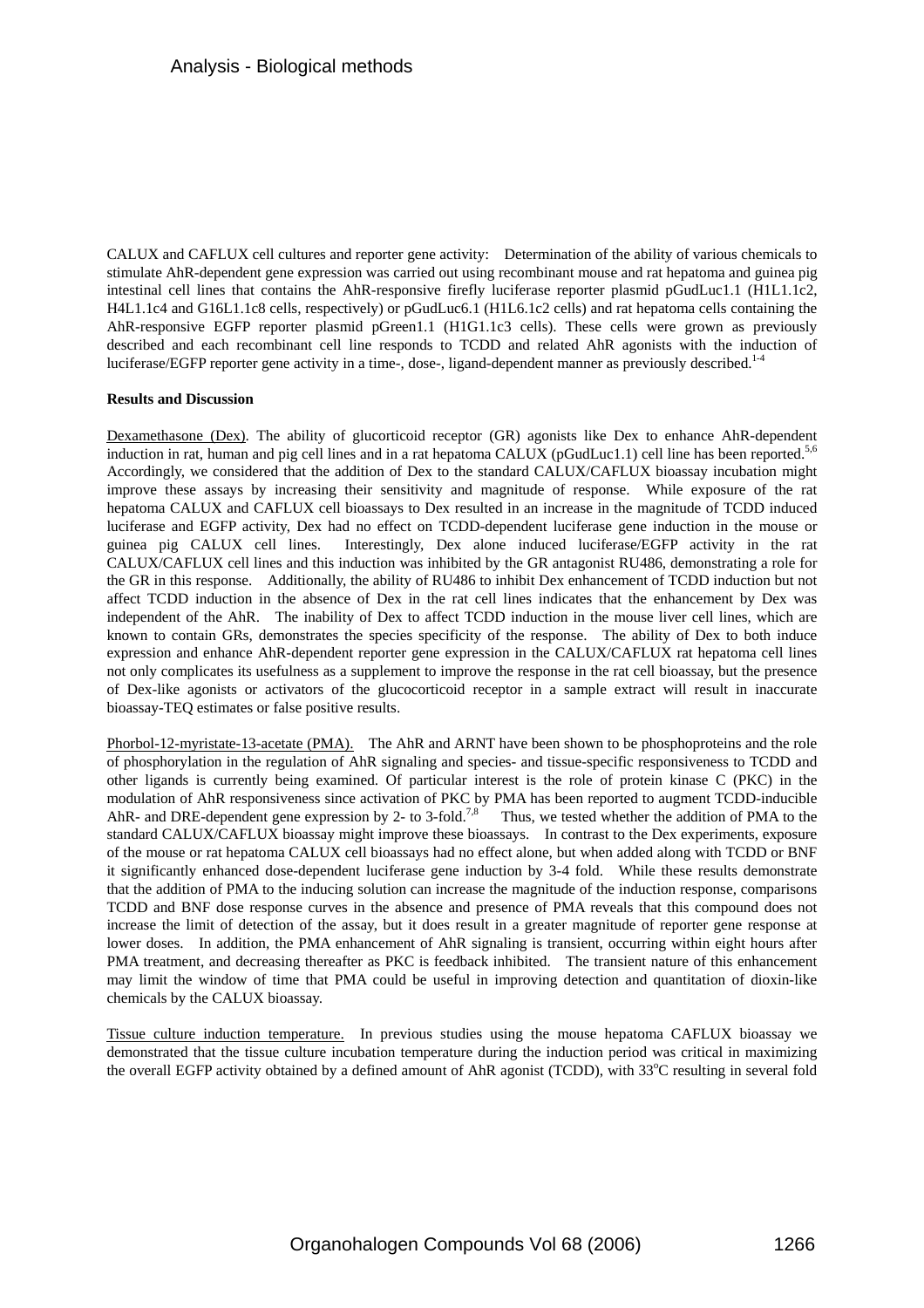greater EGFP activity than cells grown at  $37^{\circ}$ C (optimal for the mammalian cell growth).<sup>3</sup> Although the firefly luciferase used in reporter gene studies has been reported to be very thermolabile at 37°C, its relative activity in cells grown at other temperatures has not been determined.<sup>9</sup> To determine the effect of incubation temperature on the overall fluorescence of the EGFP reporter gene product or the luminescent enzymatic activity of the firefly luciferase reporter gene product, DMSO- and TCDD-treated mouse hepatoma CALUX and CAFLUX cell lines (H1G1.1c3 and H1L6.1c2 cells, respectively) were incubated for 24 hours at 26ºC, 30ºC, 33ºC or 37ºC followed by analysis of reporter gene activity. The results of dose response studies for each reporter gene at different temperatures are shown in figure 1. As is readily apparent, cells incubated at 33°C exhibited significantly more EGFP activity than those at  $37^{\circ}$ C,  $30^{\circ}$ C or  $26^{\circ}$ C. Not only was the fluorescence of EGFP at  $33^{\circ}$ C 2-3 fold greater than that observed in cells incubated at 37°C at all TCDD concentrations, but it improved detection of reporter gene activity at the minimal detection limit of 1 pM (compare 323.4  $\pm$  30.5 relative fluorescent units (RFUs) at 33°C to 126.3  $\pm$  42.3 RFUs at 37ºC). Similarly, a 5-10 fold greater amount of luciferase activity was obtained from cells that had been incubated for 24 hours at 30-33 $^{\circ}$ C than that obtained from cells incubated for 24 hours at 37 $^{\circ}$ C or 26 $^{\circ}$ C (figure 1, lower panel). Luciferase activity in cells treated with 1 pM TCDD for 24 hours at 30-33°C significantly higher that that observed from cells incubated at 37ºC. PCR analysis not only confirmed that the variability in reporter gene activity was not due to differences in the level of reporter gene mRNA expression at the different temperatures, but that expression of an endogenous AhR-responsive mammalian gene (CYP1A1) was also unaffected (data not shown). These and other results indicate that the induction response in the CALUX and CAFLUX cell lines was unaffected by the lower incubation temperature and suggest that the temperature-dependence of reporter gene activity is due to an effect on the reporter gene itself, rather than an effect on the AhR signaling pathway. Although the underlying cause of the temperature dependence remains to be established, given previous studies on GFP and luciferase reporter genes, we suspect that it is likely due to effects on the folding and/or stability of these proteins. These results demonstrate that the current CALUX and CAFLUX bioassays are being carried out at suboptimal temperatures necessary for production of maximal reporter gene activity. In those situations where optimal reporter gene activity in transfected mammalian cells is desired, cells should be incubated at lower temperatures (i.e. 33°C) during the gene expression period. This simple modification of gene induction protocols can lead to substantial increases in measurable reporter gene activity.

### **Acknowledgements**

This work was supported by grants from the National Institutes of Environmental Health Sciences (ES07685, ES05707 and a Superfund Basic Research Grant (ES04699)) and the California Agriculture Experiment Station.

### **References**

- 1. Denison M, Zhao B, Baston D, Clark GC, Murata H, Han D. *Talanta* 2004;63:1123.
- 2. Garrison, PM, Tullis K, Aarts JMMJG, Brouwer A, Giesy JP, Denison MS. *Fund Appl Toxicol* 1996;30,194.
- 3. Nagy S, Sanborn JR, Hammock BD, Denison MS. *Toxicol Sci* 2002;65,200.
- 4. Han D, Nagy SR, Denison MS. *Biofactors* 2004;20,11.
- 5. Hoogenboom LAP, Hamers ARM, Bovee TFH. *Analyst* 1999;124,79.
- 6. Lai KP, Wong MH, Wong CKC. Toxicol Sci 2004;78,41.
- 7. Chen YH, Tukey RH. *J Biol Chem* 1996;271,26261.
- 8. Long WP, Pray-Grant M, Tsai JC, Perdew GH. *Mol Pharmacol* 1998;53,691.
- 9. Baggett B, Roy R, Momen S, Morgan S, Tisi L, Morsev D, Gillies RJ. *Mol Imaging* 2004;*3,*324.